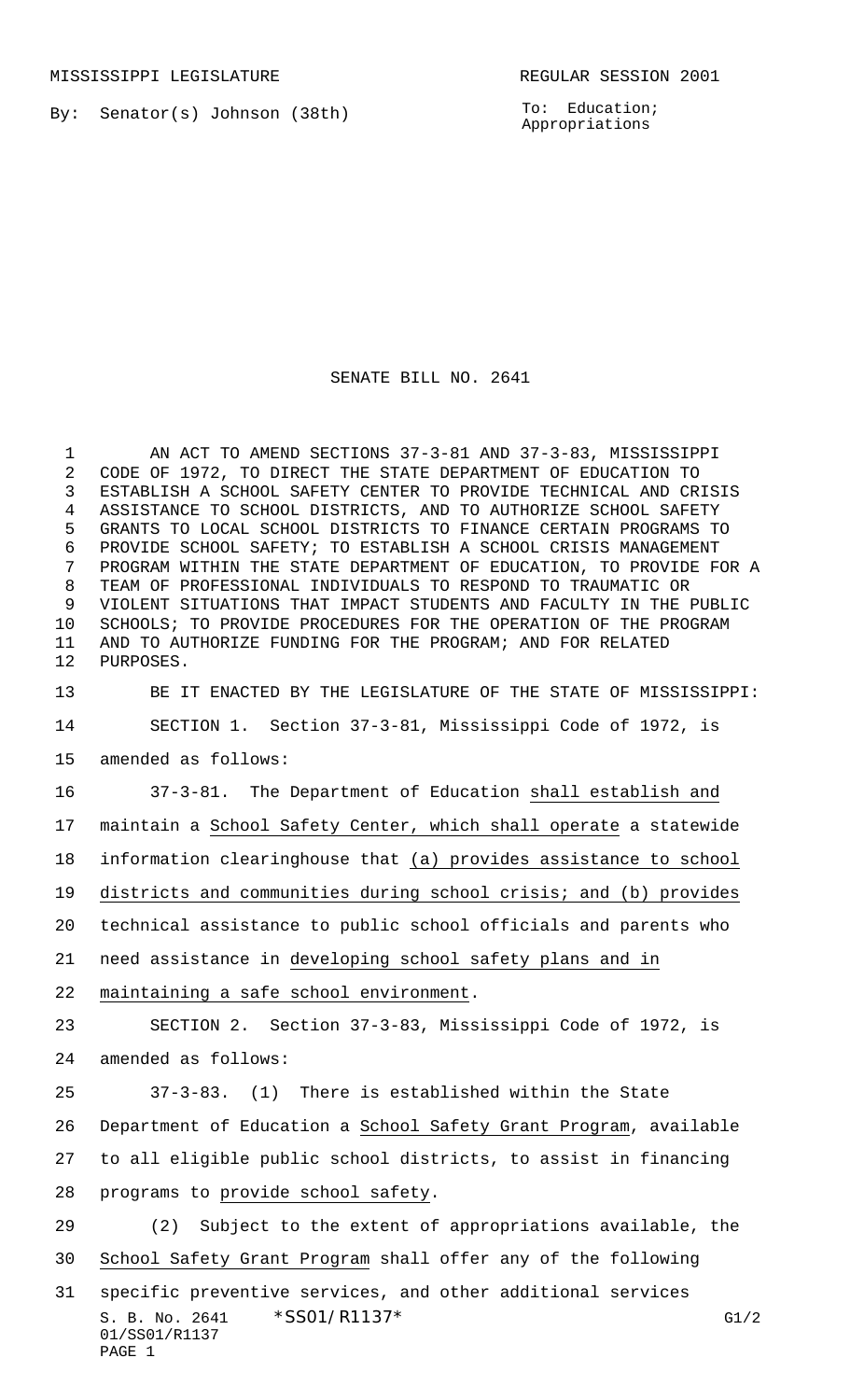appropriate to school safety, to be provided through the School

Safety Center:

(a) Metal detectors;

 (b) Video surveillance cameras, communication equipment and monitoring equipment for classrooms, school buildings and school buses;

 (c) Crisis management/action teams responding to school violence; and

 (d) Violence prevention training, conflict resolution training, and other appropriate training designated by the State Department of Education for faculty and staff.

 (3) Each local school district of this state may annually apply for **\* \* \*** school safety grant funds subject to appropriations by the Legislature. In order to be eligible for such program, each local school board desiring to participate shall apply to the State Department of Education by May 31 before the beginning of the applicable fiscal year on forms provided by the department, and shall be required to establish a local School Safety Task Force to involve members of the community in the school safety effort. The State Department of Education shall determine by July 1 of each succeeding year which local school districts have submitted approved applications for school safety grants.

 (4) As part of the School Safety Grant Program, the State Department of Education may conduct a pilot program to research the feasibility of using video camera equipment in the classroom to address the following:

 (a) Determine if video cameras in the classroom reduce student disciplinary problems;

 (b) Enable teachers to present clear and convincing evidence of a student's disruptive behavior to the student, the principal, the superintendent and the student's parents; and

S. B. No. 2641 \* SS01/R1137\* 01/SS01/R1137 PAGE 2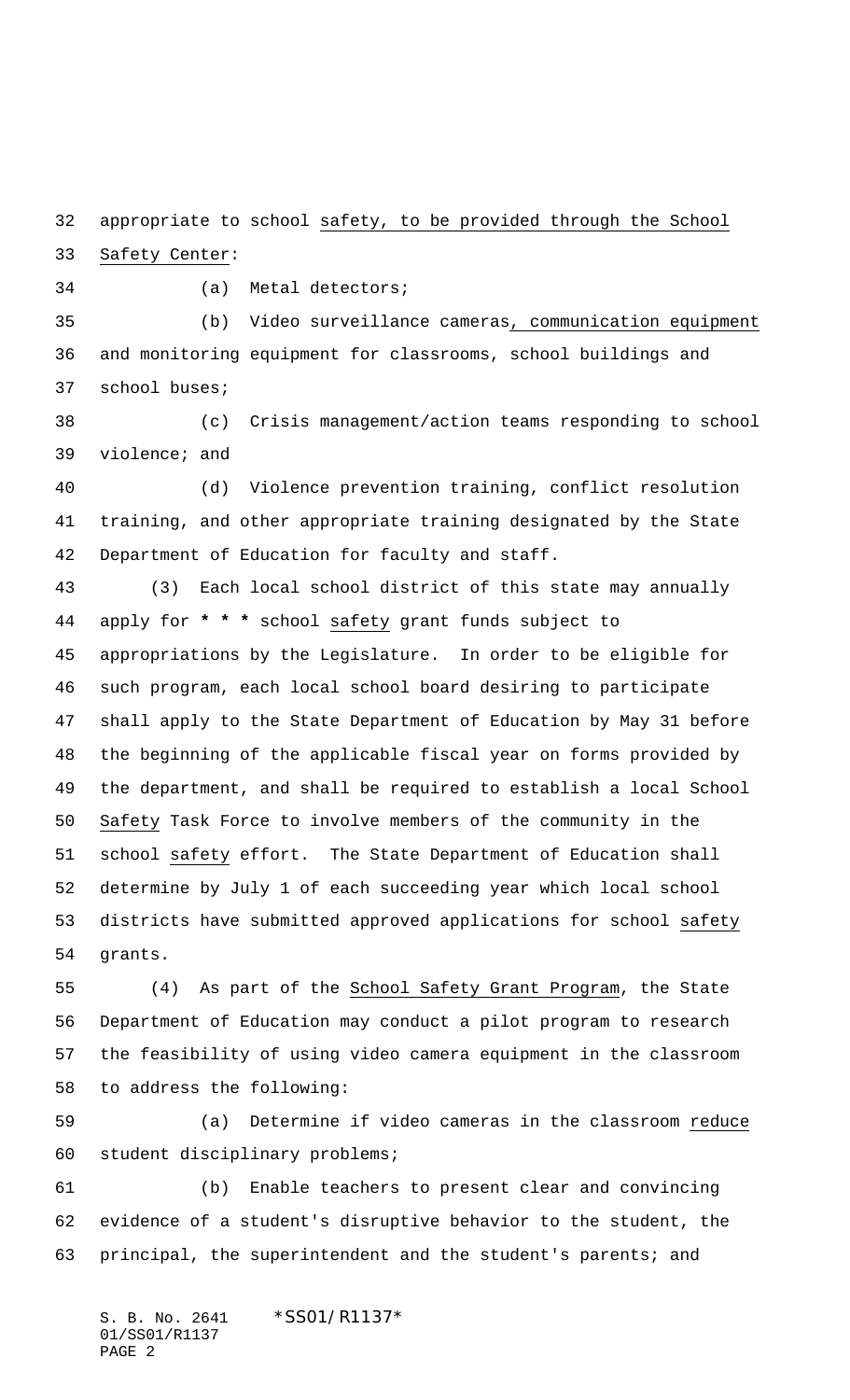(c) Enable teachers to review teaching performance and receive diagnostic feedback for developmental purposes. The results of any such pilot program shall be reported to the Chairmen of the Education Committees in the House of Representatives and Senate by December 15 of the year following implementation of the pilot program. Any funds appropriated by

 the Legislature for the support of the pilot program shall be used only for the purchase of equipment and supplies necessary for implementation of the pilot program.

 (5) Any local school district may use video camera equipment in classrooms for the purpose of monitoring school disciplinary problems.

 SECTION 3. (1) There is established a School Crisis Management Program which shall be attached to the State Department of Education. Under this program, the State Department of Education shall create an office to provide a quick response team of mental health professionals, law enforcement officers experienced in school crisis situations, attorneys and other individuals with appropriate training, to respond to traumatic or violent situations that impact students and faculty in the public schools in Mississippi. The State Department of Education may enter into a contractual agreement with the Mississippi Chapter of the National Association of Social Workers for the administration of the program. The School Crisis Management Program shall meet the following conditions:

S. B. No. 2641 \* SS01/R1137\* 01/SS01/R1137 PAGE 3 (a) The basic response team shall consist of at least three (3) individuals, and may consist of a larger number depending on the size of the school and the nature of the event. Each team shall include a licensed counselor or licensed psychologist, a licensed social worker, a law enforcement officer experienced in school crisis situations, and may include an attorney and other individuals with appropriate training. The State Department of Education shall contract with the following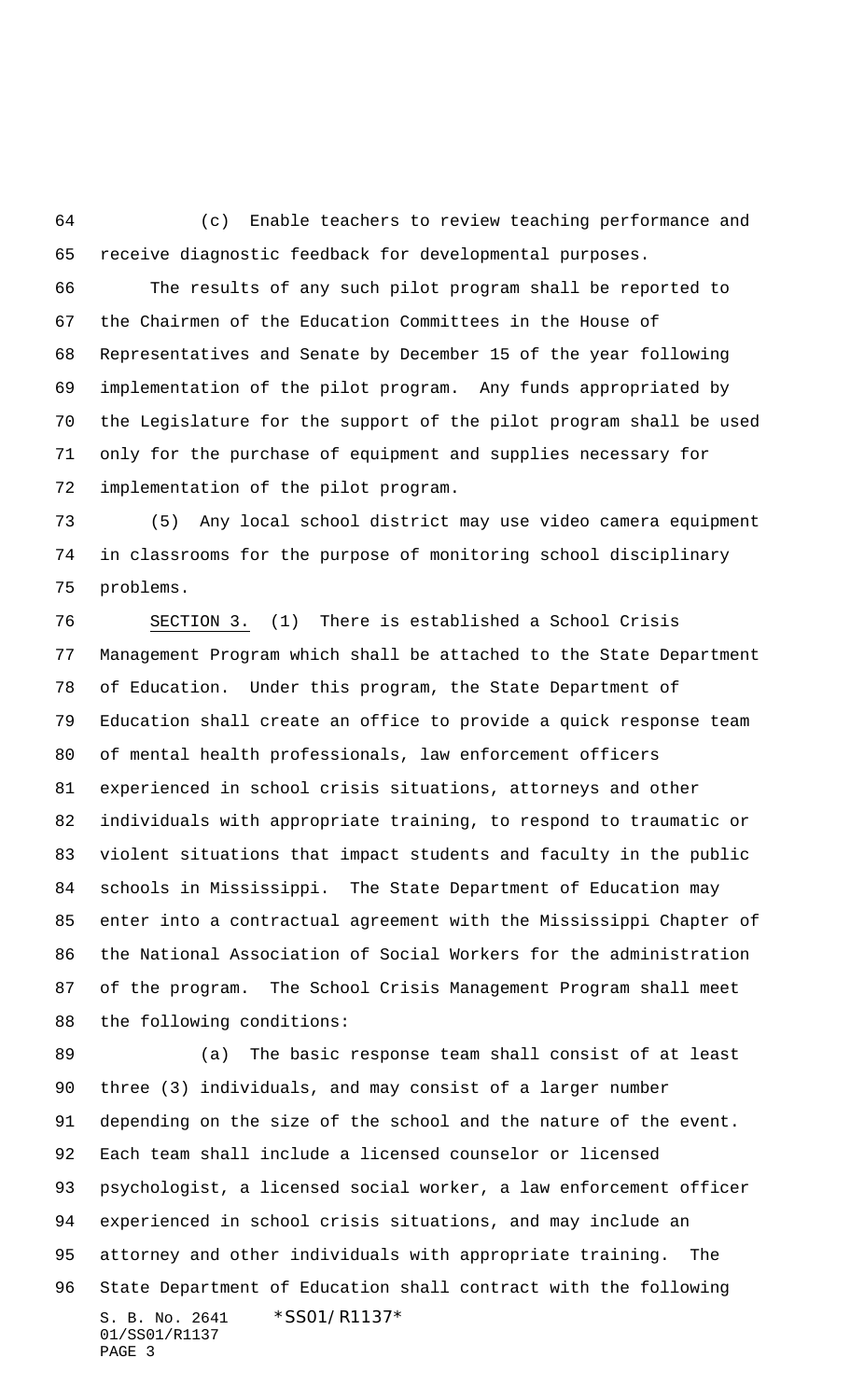associations in order to train and commit individuals on a team: The Mississippi Counseling Association, the Mississippi Psychological Association, the Mississippi Chapter of the National Association of Social Workers, the Mississippi Sheriffs Association, The Mississippi Bar and other appropriate associations associated with individuals trained in school crisis management.

 (b) In order to access the services of a response team, the request shall be made by the local school principal or the superintendent of schools who shall make the request to the State Department of Education, or its contact designee.

 (c) The requesting school or school district shall commit student time to the response team during the school day either individually or in groups.

 (d) A response team shall enter a school to work with students and faculty for no more than a three-day period.

 (e) Response teams shall be organized on a regional basis in order to provide immediate access to these services.

 (f) The State Department of Education, or its contact designee, shall operate a toll-free incoming wide area telephone service for the purpose of reporting suspected cases of school violence, and other traumatic situations impacting on students and faculty in the public schools.

 (g) Subject to the availability of funds specifically appropriated therefor by the Legislature, the expenses of the quick response teams and their administrative support shall be provided from state funds, and the State Department of Education may apply for and expend funds for the support and maintenance of this program from private and other funding sources.

S. B. No. 2641 \*SS01/R1137\* 01/SS01/R1137 PAGE 4 (2) Local school districts, school superintendents and principals shall be fully authorized to request and utilize the services of quick response teams provided for under this section. This section shall not be construed to require school officials to